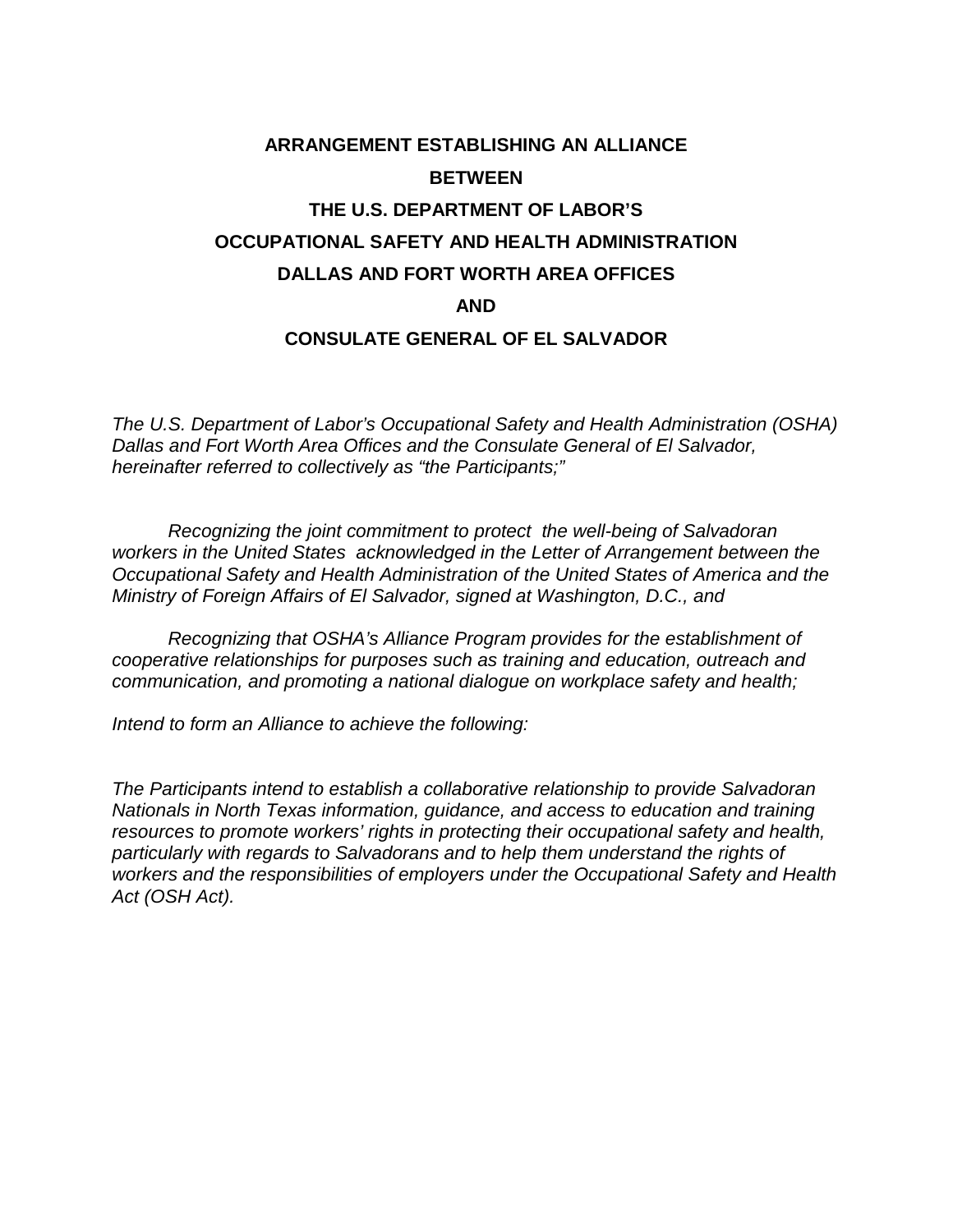### *Training and Education*

*The Participants intend to work together to achieve the following training and education goals:*

- *To develop training and education programs for Salvadoran Nationals in North Texas regarding hazards in construction and general industry.*
- *To develop training and education programs for Salvadoran National in North Texas to promote understanding of workers' rights and responsibilities of employers, including the use of the OSHA complaint process.*
- *To deliver or arrange for the delivery of workplace safety and health awareness courses.*

#### *Outreach and Communication*

*The Participants intend to work together to achieve the following outreach and communication goals:*

- *To develop information on the recognition and prevention of workplace hazards, and to develop ways of communicating such information (e.g., print and electronic media, electronic assistance tools, and links to OSHA's Web site from the Consulate's Web site) to Salvadorans in North Texas and their employers.*
- *To speak, exhibit, or appear at the Participants' conferences, local meetings, or other events.*
- *To participate in "Mobile Consulate" activities and events.*
- *To share information among U.S. Department of Labor personnel and safety and health professionals regarding Salvadoran good practices or effective approaches and publicize results through outreach by public press releases and through materials, training programs, workshops, seminars, and lectures (or any other applicable forum) developed by the Participants.*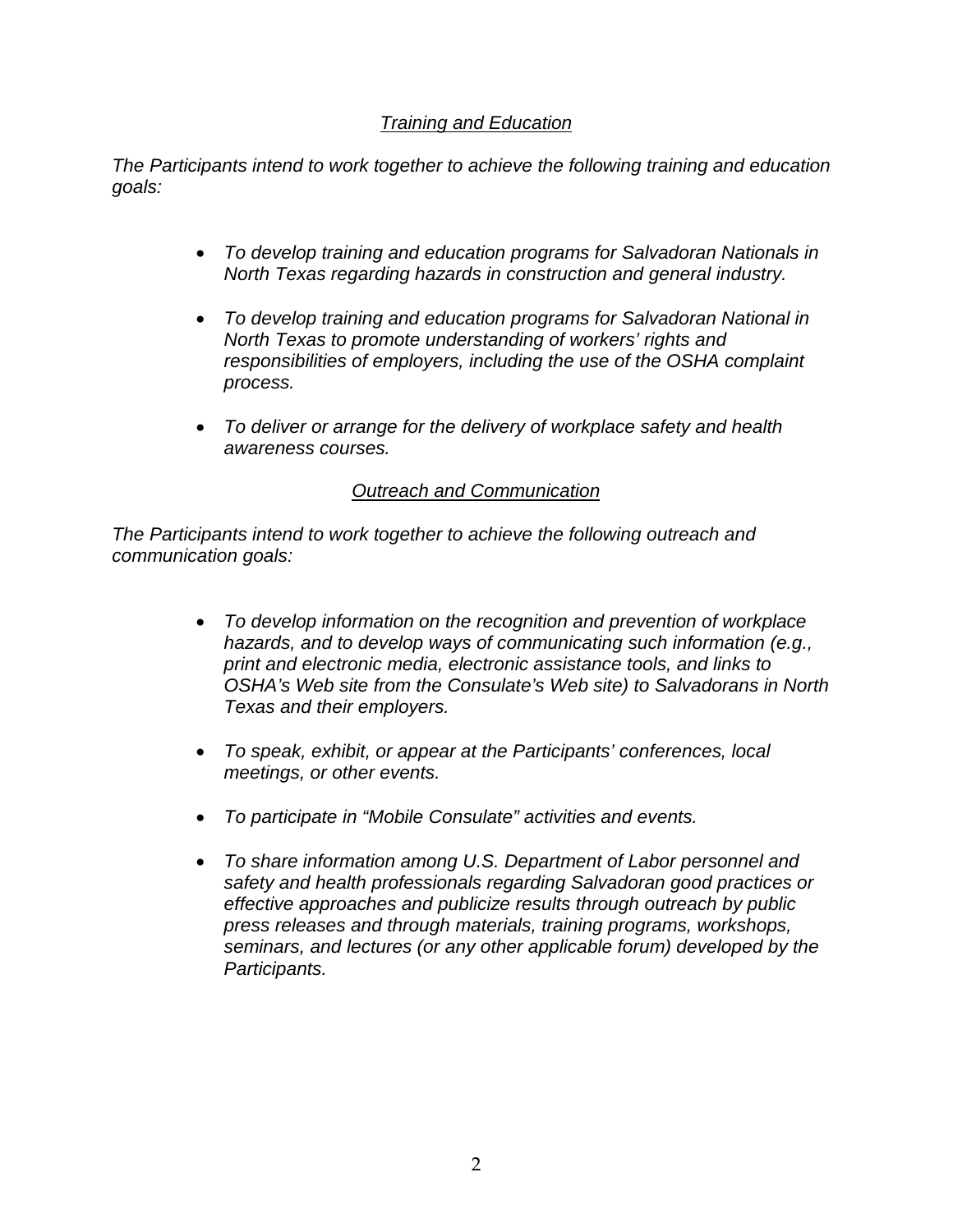#### *Promotion of a National Dialogue*

*The Participants intend to work together to achieve the following goals related to promoting a national dialogue on workplace safety and health:*

- *To raise awareness of and demonstrate commitment to workplace safety and health and workers' rights under the OSH Act whenever leaders from the Participants address groups.*
- *To convene or participate in forums, roundtable discussions, or stakeholder meetings on workplace safety and health, to help forge innovative solutions on issues concerning workplace safety and health and understanding of workers' rights and responsibilities of employers under the OSH Act.*
- *To share information on applicable U.S. laws and standards, including those relating to workers' rights and responsibilities of employers under the OSH Act.*

*An implementation team made up of representatives of each Participant intends to meet to develop a plan of action, determine working procedures, and identify the roles and responsibilities of the Participants. In addition, the Participants intend to meet at least three times per year to track and share information on activities and results in achieving the goals of the Alliance.*

*Nothing in this Arrangement commits the Participants to the expenditure of any funds.*

*This Arrangement may commence upon signature by the Participants. This Arrangement is intended to discontinue two (2) years from the date of signing. A Participant should endeavor to provide thirty (30) days advance written notice of its intent to discontinue its participation in this Arrangement. This Arrangement may be modified in writing at any time by mutual consent of the Participants.*